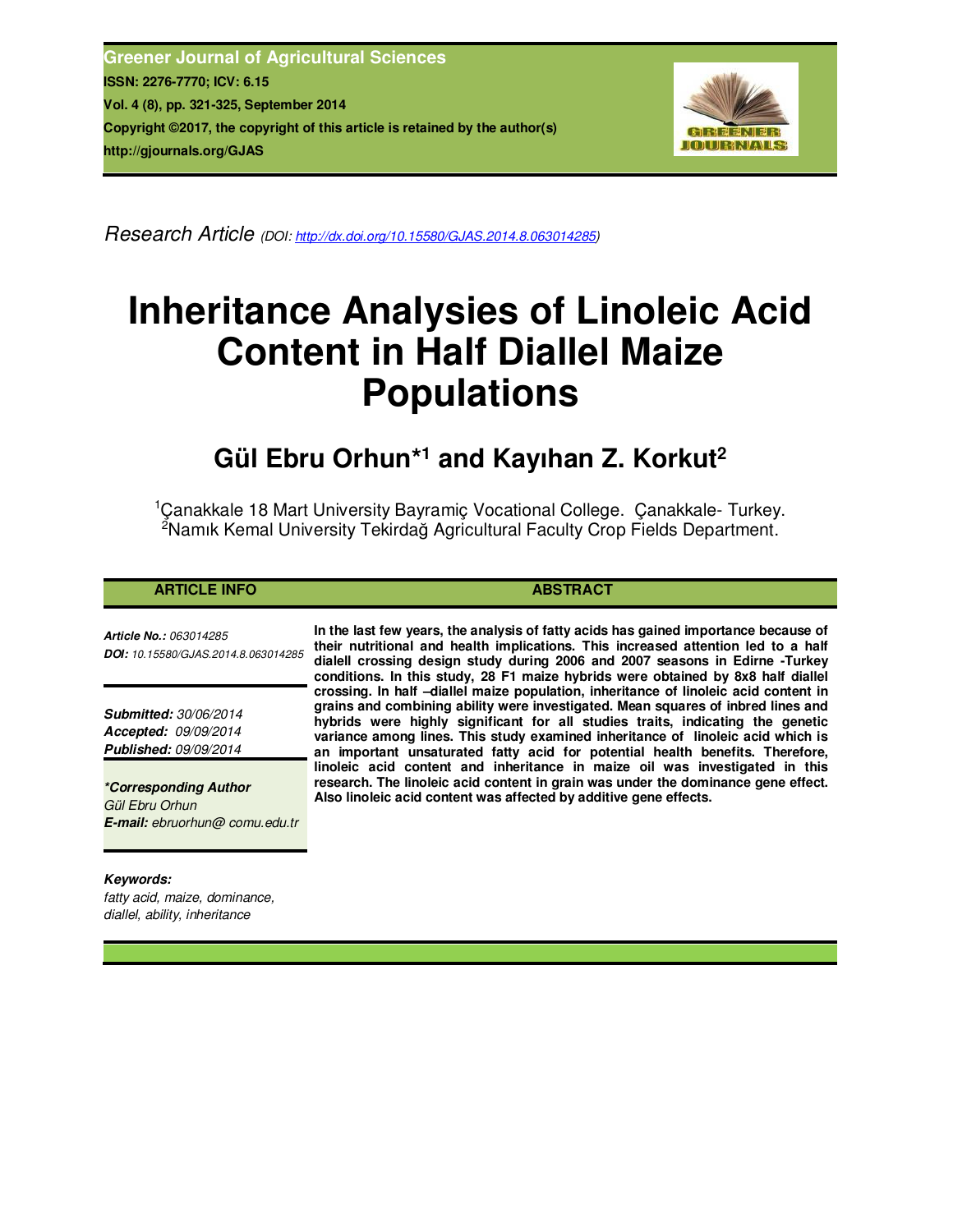#### **INTRODUCTION**

Maize is one of the major cereal crops used as raw material for the industry. The importance of maize is progressively increasing in Turkey and the world. Maize, with a remarkable productive potential among the cereals, is the third most important grain crop after wheat and rice (16). Maize is used for human consumption (20%), livestock feed (66%), and for industrial purposes (10%). On the other hand, maize is also used for industrial purposes such as soap, paint, adhesives, insecticides, shaving cream, toothpaste, molded plastics, rubber, tyres, glue, rayon, fuels and others(3). The ratio of saturated to unsaturated fatty acids in maize kernels strongly affect human and livestock health, but is a complex trait that is difficult to select based on phenotype. The production of 817 million tons of corn in 2009 (3) makes it one of the most important crops in the world, and it is projected to be the largest source of calories in the human diet by 2020 (15). Maize oil is an important product of the maize milling industry. Maize oil production has been increasing rapidly. The proper ratio of unsaturated to saturated fatty acids in maize oil is necessary to maintain lower blood levels of serum cholesterol and low density lipoproteins, and to avoid some immunological diseases. Maize oil is a good source of essential fatty acids. In the last few years, the analysis of fatty acids has gained importance because of their nutritional and health implications. Linoleic acid is an important unsaturated fatty acid for human health (5). Linoleic acid has a variety of salutary biological activities such as the reduction of fatty liver, serum cholesterol and carcinogenesis in animal studies (4). The fatty acid content of kernel lipids is primarily under genetic control. Inheritance studies in maize aimed at enhancing fatty acids were examined in 1970, but the number of studies in this subject was insufficient. So we investigated inheritance of linoleic acid content in maize kernel.

Maize cultivars have a wide diversity of genetic traits. Corn breeders and researchers have long recognized the potential for higher oil and fatty acid concentrations in maize.

Inheritance of maize grain fatty acids depends on knowledge of the genetic mechanism governing related traits. Hayman (9) and Jinks (10) developed diallel cross technique that provides information on the inheritance mechanism. The technique helps the maize breeders to make effective selection. Diallel analysis system is widely and extensively used for estimating the types of gene action (7). Diallel crossing programmes estimates combining ability of parents, gene effects and heterotic effects of population. GCA and SCA are essential in improving breeding strategies. Dominance gene action is desirable for developing hybrids and additive gene action implies that standard selection protocols would be effective enough in breeding aimed at improving the character (6). Combining ability analysis is useful to assess the potential of inbred lines and also helps in identifying the nature of gene action involved in various quantitative characters. This information is helpful to plant breeders for formulating hybrid breeding programmes ( 1).

The study used diallel crossing technique in maize inbred lines to investigate linoleic acid content and inheritance in maize oil. Linoleic acid inheritance in maize grains was investigated particularly by diallel methods. Furthermore, gene activities that were responsible for inheritance of linoleic acid were also examined.

#### **MATERIALS AND METHODS**

In this study, 28 F1 hybrids were obtained by 8x8 half diallel crossing and six inbred dent corn were used as the material. Eight dent corn inbred lines were crossed in a diallel fashion without reciprocal combinations [n (n-1)/2] (n-number of parental lines), which produced 28 F1 combinations. The 28 hybrid combinations and 8 parental lines were included in a randomized block design. Experiments were conducted in randomized block design with 4 replicates. This study was carried out in Edirne ecological conditions from 2006 to 2007 growing season. The plots were represented by 4 m rows, and 5m long. Cultural practices were consistent with the production of maize at this location. Ears of plants were harvested at the time of maturation by hand. Then the grains were separated from the cobs and dried to 15% moisture content. The grains were threshed by hand. % oil content of grains was determined according to the method (TSE-973 EN ISO- 659 February 2000). The oil was extracted from each sample with hexane as a solvent by using Gerdhardt soxhlet. Unsaturated fatty acid compositions were determined by using the UPAC model Gas-Liquid Chromatography (2). Linoleic acid content was calculated from the chromatographic results. The statistical analysis was carried out by the Steel and Torrie (17) method, using the computer packaged program. Correlation coefficients were calculated using the Tarpopgen packaged program. Data obtained from 8 parents and 28  $F_1$  were analyzed by Jinks-Hayman type diallel analysis for genetic parameters (11). Griffings Method 2 Model 1 was then used to analyze combining abilities (8). Combining ability describes the breeding values of parental lines to produce hybrids. The analysis were performed using the Tarpopgen program (14)

#### **RESULTS AND DISCUSSION**

 $F_1$  Hybrids with % linoleic acid content were ranging from 42.23 to 60.97. Inbred parents % linoleic acid content ranged from 52.8 to 59.48. Combining ability analysis of variance and preliminary analysis of variance indicated that genotypes were significantly different for linoleic acid content (Table I). By using the Griffing diallel analysis, the General combining ability (GCA) and specific combining ability (SCA) effects of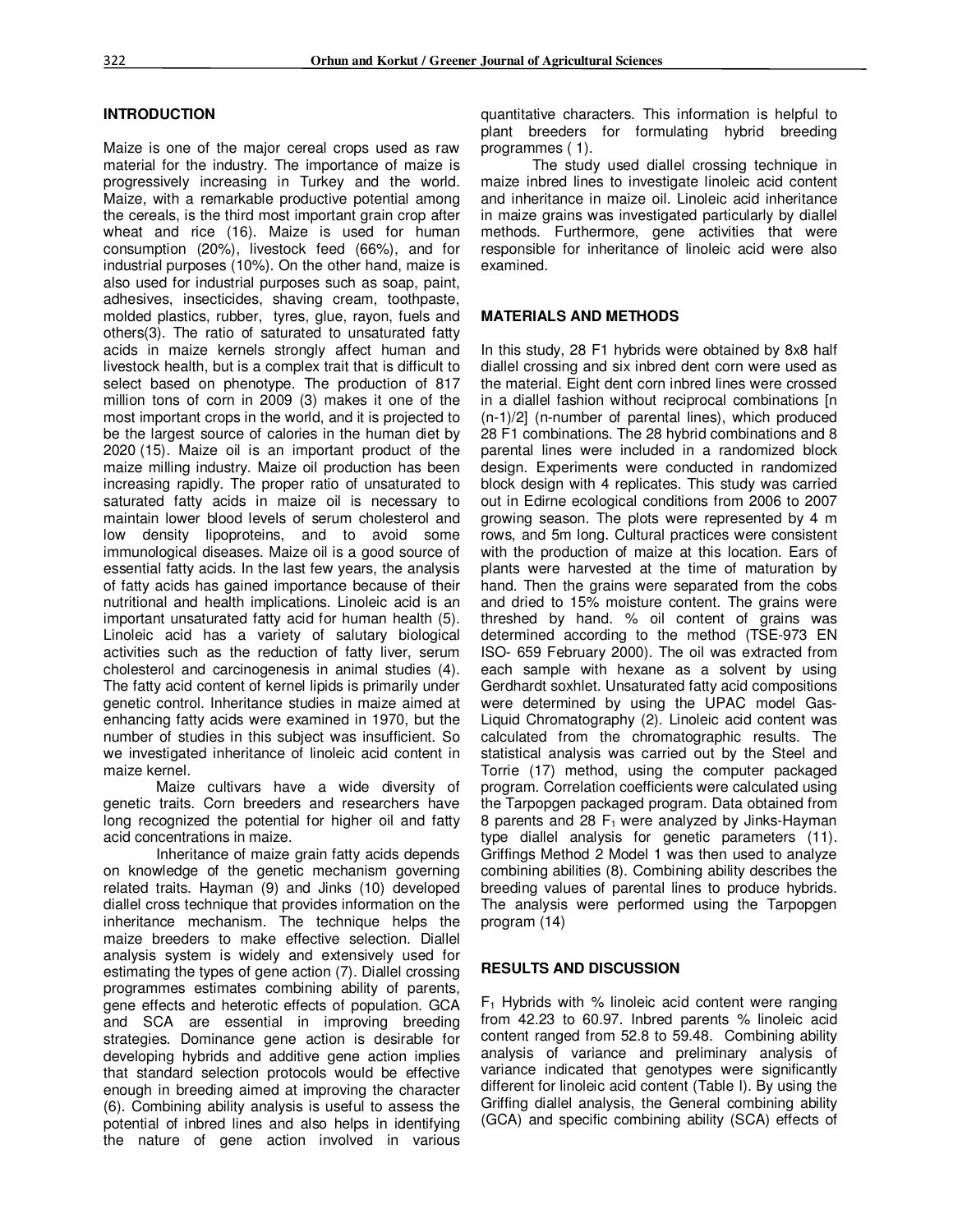genotypes were also significantly different for linoleic acid content (Table II).

| Table I: Preliminary Analysis of Variance for linoleic acid content |                    |              |        |  |  |
|---------------------------------------------------------------------|--------------------|--------------|--------|--|--|
| Source of variation                                                 | Degrees of freedom | Mean Squares |        |  |  |
| Replication                                                         |                    | 51.020       |        |  |  |
| Genotype                                                            | 35                 | 41.838       | 3.818* |  |  |
| Error                                                               | 35                 | 10.957       |        |  |  |
| Total                                                               |                    |              |        |  |  |

**Table I: Preliminary Analysis of Variance for linoleic acid content** 

\*; Significant at 0.05 level

#### **Table II: Combining Ability Analysis of variance for linoleic acid content**

| Source of variation | Degrees of freedom | Mean Squares |           |  |  |
|---------------------|--------------------|--------------|-----------|--|--|
| GCA                 |                    | 1070.24      | 1106.52** |  |  |
| <b>SCA</b>          | 28                 | 574.394      | 593.86**  |  |  |
| Error               | 35                 | 0.967        |           |  |  |
|                     |                    |              |           |  |  |

\*\*; Significant at 0.01

As seen in Table II, estimates of GCA and SCA were significant for each trait, showing the importance of both additive and non additive gene effect. Diallel analysis of variance results were shown in Table III. The general combining ability (GCA), which measured the additive effects of genes, was superior in magnitude to the specific combining ability (SCA). The results suggest that inheritance for linoleic acid content is controlled largely by additive gene effects (table II). This result was also supported by some researchers, (12,18).  $H_1$  and  $H_2$  parameters (dominance and corrected dominance variances) were significantly different from zero (Table: III). It may thus be concluded that linoleic acid content is under the largely dominance gene effect. In the same way, linoleic acid content is under the additive gene effects. Since the mean dominance effect of the heterozygote locus  $(h^2)$ was significant, high heterotic effect values would be expected for linoleic acid content among crosses. Additionally E (environment) variance was not effective in inheritance of linoleic acid content (Table III). Dominant alleles are more effective than recessive alleles in the formation of this feature because F value is negative (Table III).

| Genetic variances components and regarding ratios |                                 |  |  |
|---------------------------------------------------|---------------------------------|--|--|
| D (additive genetic variance)                     | $4.163 + 12.853$                |  |  |
| $H_1$ (dominance variance)                        | 70.305 * ± 29.548               |  |  |
| $H2$ (corrected dominance variance)               | 67.794 * ± 25.707               |  |  |
| F                                                 | $-7.516 \pm 30.371$             |  |  |
| $h^2$<br>(heterozygote locuse effect)             | 46.333* ± 17.240                |  |  |
| E (environment effect)                            | $6.035 + 4.284$                 |  |  |
| $D - H_1$                                         | $-66.142$ <sup>*</sup> ± 25.353 |  |  |
| $(H_1/D)^{1/\sqrt{2}}$                            | 4.110                           |  |  |
| $H_2/4H_1$                                        | 0.241                           |  |  |
| KD/KR                                             | 0.640                           |  |  |
| Heritability degree( Broad sense)                 | 0.540                           |  |  |
| Heritability degree (narrow sense)                | 0.039                           |  |  |
| K (gene number)                                   | 0.683                           |  |  |
| Varsayımların geçerlilikleri                      | $F_{(Wr-Vr)} = 0.986$           |  |  |
|                                                   | $t_{(b=1)} = 4.510$             |  |  |
| Yr, Wr+Vr                                         | $r = 0.244$                     |  |  |
| $*$ ) : 0.05 significant                          |                                 |  |  |

#### **Table III: Genetic variances for linoleic acid content**

Narrow and broad sense heritability degree of linoleic acid was estimated 0.039 and 0.540. The inheritance of linoleic acid content is shown in  $W_r - V_r$  graph in Figure 1. We can consider over-dominance, since the regression line cut the  $W_r$  axis under the origin overdominance may be the reason. For the linoleic acid content 2, 8 and 1 had more dominant genes 3 and 7 carried more recessive genes (Figure 1).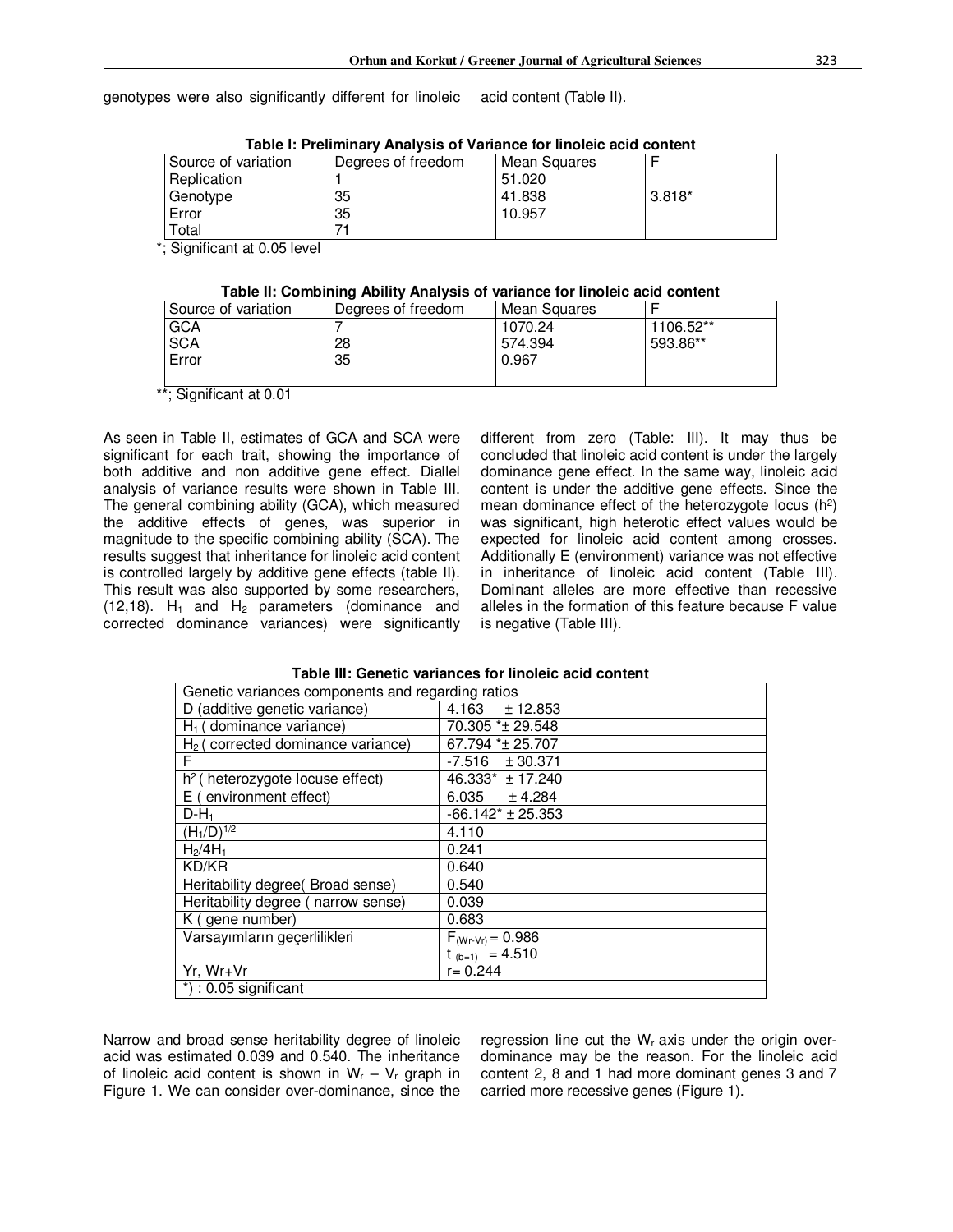

General combination ability (Dark-colored ones) and special combination ability effects of  $F_1$  and parents are given in Table IV. Significant differences were found for linoleic acid content. GCA and SCA effects

for the trait estimated differed significantly from zero as they compared to LSD values at 0.05 and 0.01 level of significance in Table IV. All results showed dominance effect controlling linoleic acid biosynthesis in maize.

|                                                                                                | Ymh1    | Ymh <sub>2</sub> | Ymh <sub>3</sub> | Ymh4        | Ymh <sub>5</sub> | Ymh <sub>6</sub> | Ymh7      | Ymh <sub>8</sub> |
|------------------------------------------------------------------------------------------------|---------|------------------|------------------|-------------|------------------|------------------|-----------|------------------|
| Ymh1                                                                                           | $0.73*$ | 12.89**          | $-12.57**$       | $-12.54***$ | 13.09**          | 13.30**          | $13.67**$ | 13.16**          |
| Ymh <sub>2</sub>                                                                               |         | $-0.247$         | $-11.59**$       | $-11.56**$  | $12.10**$        | 12.32**          | 12.69**   | $12.18**$        |
| Ymh <sub>3</sub>                                                                               |         |                  | $-0.569$         | $-11.24**$  | $11.78**$        | 11.99**          | $12.37**$ | 11.86**          |
| Ymh4                                                                                           |         |                  |                  | $-0.593*$   | 11.76**          | $11.97**$        | $12.35**$ | $11.84**$        |
| Ymh <sub>5</sub>                                                                               |         |                  |                  |             | $-0.051$         | -<br>12.52**     | $12.89**$ | 12.38**          |
| Ymh <sub>6</sub>                                                                               |         |                  |                  |             |                  | 0.164            | $13.10**$ | 12.59**          |
| Ymh7                                                                                           |         |                  |                  |             |                  |                  | 0.537     | 12.97**          |
| Ymh <sub>8</sub>                                                                               |         |                  |                  |             |                  |                  |           | 0.027            |
| $SH(g_i) = 0.291$<br>$SH(s_{ij}) = 0.776$<br>________________<br>$\mathbf{1}$ and $\mathbf{1}$ |         |                  |                  |             |                  |                  |           |                  |

**Table IV: General and Special Combination Ability Effects for linoleic acid content** 

\*,\*\*significant 0.05 and 0.01 levels